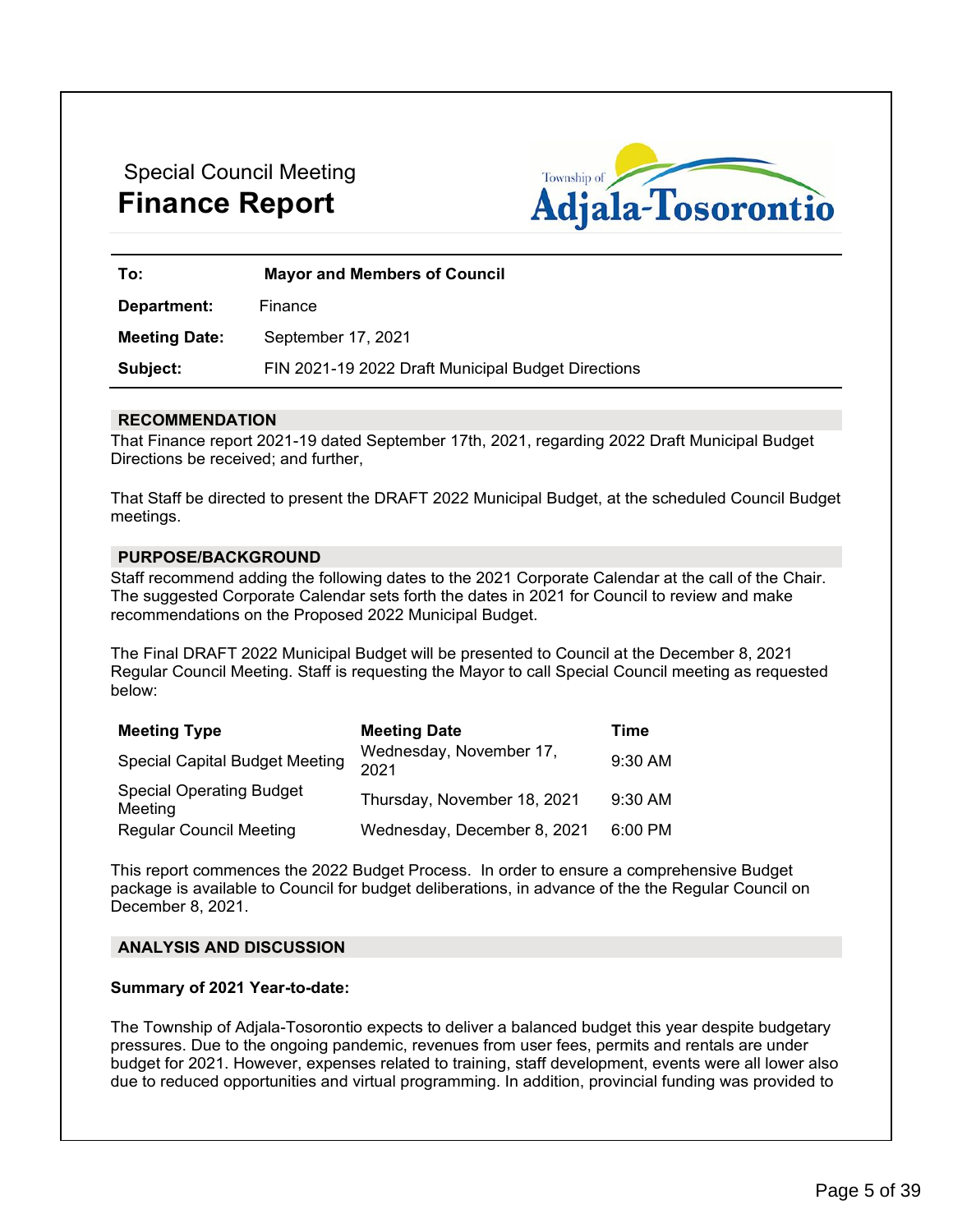support municipalities in offsetting any expected revenue losses or increased costs due to pandemic restrictions and accommodations. Essential municipal infrastructure work generally continued uninterrupted, despite pandemic-related volatility in prices.

In delivering service, municipalities have access to multiple funding sources, including:

- **Taxation** in general, the Township keeps approximately 39 cents of every dollar collected in property taxes. Our 2021 Residential tax rate of 0.7062% rates among the lowest in Ontario, based on recent studies [\(https://www.lowestrates.ca/blog/finance/ontario-cities-highest-lowest](https://www.lowestrates.ca/blog/finance/ontario-cities-highest-lowest-property-tax-rates)[property-tax-rates\)](https://www.lowestrates.ca/blog/finance/ontario-cities-highest-lowest-property-tax-rates) and under neighbouring municipalities, including New Tecumseth (0.949455%), Springwater (0.824282), but slightly above Essa Township (0.687479%). The Township of Adjala-Tosorontio also compares favourably to other similar sized municipalities in population or number of households, like Elliot Lake (1.0000%), Erin (1.079543%), Brockton (1.427231%), Huron-Kinloss (1.208604%), Kapuskasing (2.648444%), and Kincardine (1.303472%).
- **Transfers from other governments, grants and funds** this includes funding from other government agencies and levels of government, including the provincial COVID funding and Municipal Modernization Program, and federal programs such as the Canada Community Building Funding (formerly Federal Gas Tax Fund), Investing in Canada Infrastructure and Municipal Asset Management Program. Staff continue to identify and apply for grant funding for Township projects. Although since many of these programs are often over-subscribed and highly competitive, the Township's investment plans should be based on the available tools and resources within its control.
- **User Fees & Service Charges** this includes charges that are levied on residents for services, such as water, wastewater removal or the use of facilities.
- **Licences & Permits** this includes fees for licences and permits required in the Township, including individual items such as marriage licences, dog licences and burn permits, as well as property permits such as building permits and planning applications.
- **Fines, Penalties and Charges –** this includes fines related to bylaw enforcement, parking tickets and interest.
- **Development Charges** these fees are collected from developers and builders to help pay the growth-related infrastructure costs related to new developments and buildings.
- **Reserves** municipalities are expected to maintain reserve funds to finance future spending requirements and protect budgets against unexpected changes in revenue and expenses. The Township maintains a number of reserves, however pressures in preceding years have caused our reserves to dip below desirable levels.
- **Debt** municipalities are permitted to issue long-term debt only for capital projects, and may not commit more than 25 percent of own-source revenue (including property taxes, user fees and investment) to service debt.

# **Budgetary Pressures for 2022**

Staff will draft the 2022 Budget based on the established core principles from previous budgets:

- Maintaining Operational Service Level Standards
- Ensuring adequate availability of resources (human, financial, and capital)
- Strategically planned construction, maintenance, and rehabilitation of municipal infrastructure
- Responsible tax levy impacts that focus on long term financial sustainability

The operational budget pressures for 2022 include inflation, the increasing cost of construction and construction materials, reduced return on investment due to low interest rates and balance, as well as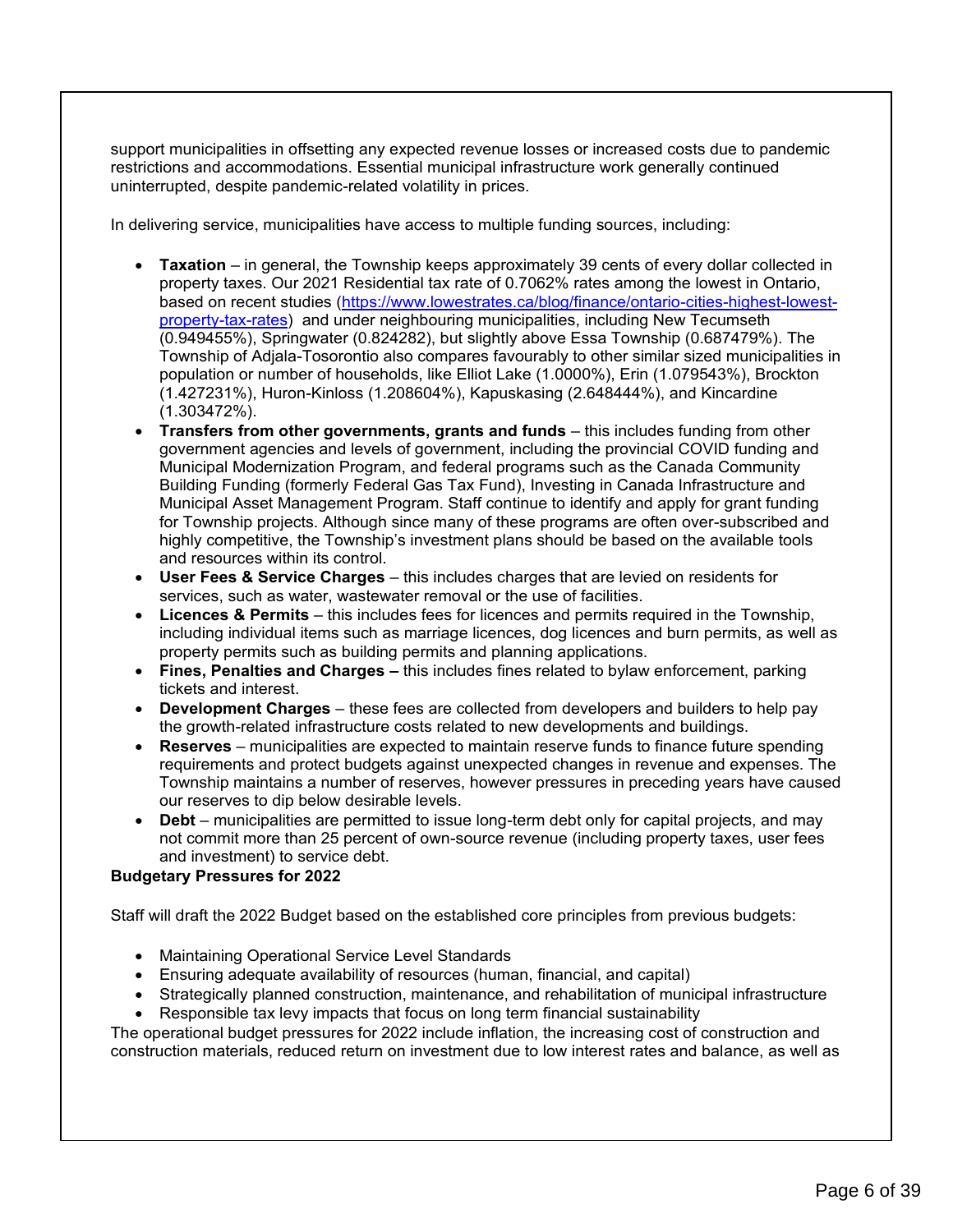reduced grant funding from other levels of government, including the provincial COVID-19 Grant that expires at the end of 2021.

Service delivery pressures include increasing by-law complaints and after hours requests, community expectations for service levels as people migrate from larger cities, and an increased demand for communications (both digital and traditional forms of communication) as the municipality is a key source of information for residents, particularly in times of change like COVID.

# **Capital Planning and Asset Management**

#### **Service Requirements**

In terms of corporate asset management, the Township is responsible for 616 lane-km of local roads, 74 bridges and structural culverts, six municipal drinking water systems, one sanitary wastewater system, and eight stormwater management facilities. Other major asset groups include Fleet and Equipment (for both Emergency Services and Public Works Maintenance), five Facilities, and 14 Parks. Council is entrusted with the responsibility of overseeing the continued provision of safe and reliable public services derived through use of these assets.

#### **Funding Challenges**

Currently, the Township's assets are nearing the end of their useful lifespans faster than we are covering the costs of replacing them; this is largely due to decades of insufficient investment in our municipal infrastructure.

As presented at the Special Meeting of Council held on September 2, 2020, the majority (58%) of the Township's roads are in poor condition, and the average condition of the Township's bridges and structural culverts is trending downwards.

The absolute minimum annual funding level required to sustain the Township's road and bridge assets is about \$3.25 M (2020 dollars). Despite nominal increases in recent years, there is still significant progress required to reach a funding level that is sufficient to sustain the Township's roads and bridges.

The infrastructure gap is a problem which has compounded over decades and therefore, any realistic corrective solution will require a long-term commitment to incrementally increase funding levels through a multi-year period.

Through O. Reg. 588/17, a Council-endorsed financial plan capable of delivering sustainable service levels will be required in the year 2025; however, until such time that meaningful progress is made in moving towards a financially sustainable path, the Township will continue to slide further into infrastructure deficit, ultimately exacerbating, and only serving to delay the inevitable financial pressures that will need to be addressed in the near future.

#### **2022 Capital Budget Guidelines**

Recognizing the Township's current challenges, it is incumbent upon Staff to recommend capital projects based on value-driven prioritization; this will enable the Township to maximize the impact of its limited funding and in doing so, maximize the benefit to the community. Specifically, there are many paved roads and bridges in the Township that can be feasibly restored to good condition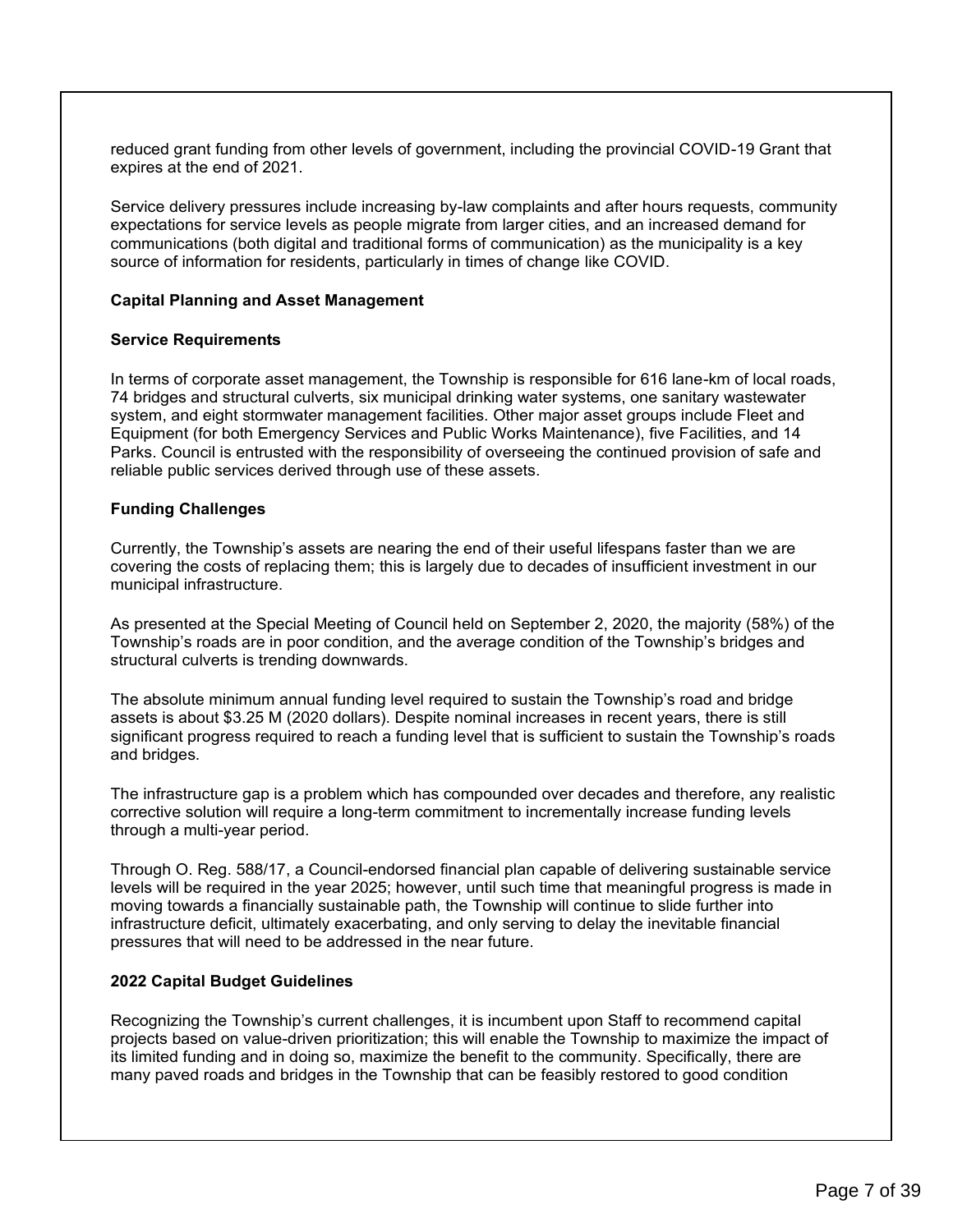through rehabilitation strategies that avoid high construction costs associated with excavation and deliver a lasting return-on-investment.

Staff also understand that it may be Council's prerogative to prioritize hard-top conversions of gravel roads. In 2022, there will be 4.8 km of hard-top conversions carried out as per Council Resolution 2021-142. The resulting trend, based on a running annual average since 2019, is that 3.2 centrelinekm of hard-top conversions are being completed each year.

It should also be recognized that much of the heavy equipment used for Public Works Maintenance is past its prime, including vintage motor graders which have been kept in service beyond their typical lifespans through expensive, unplanned repairs. These machines play a crucial role in the year-round maintenance of gravel roads (comprising 23% of the Township's road network), and also gravel road shoulders on paved roads.

Recently, opportunities for grant funding support to renovate and retrofit public spaces in response to COVID-19 have become increasingly prevalent. Staff have been diligent in seeking these opportunities wherever possible. Generally, competitive grant funding proposals for capital projects which are "shovel-ready" or supported by existing plans have a higher likelihood of being selected.

# **LEGAL IMPLICATIONS**

N/A

### **FINANCIAL IMPLICATIONS**

None at this time

#### **POLICY IMPLICATIONS**

N/A

#### **COMMUNITY BASED STRATEGIC PLAN IMPLEMENTATION**

Effective Governance - to provide governance that is responsive to the needs of its residents in a manner that is open, transparent and fiscally responsible.

# **CONSULTATIONS**

Rhonda Bunn, CAO Dana Clarke, Digital Government Lead Steve Kimberley, Technical Supervisor of Engineering and Asset Management Senior Management Team Members

#### **NEXT STEPS**

Council approve the report and that Staff be directed to present the DRAFT 2022 Municipal Budget, at the scheduled Council Budget meetings.

# **CONCLUSION**

Staff will act as directed.

**Prepared By:** Chris Rutters, Acting Treasurer